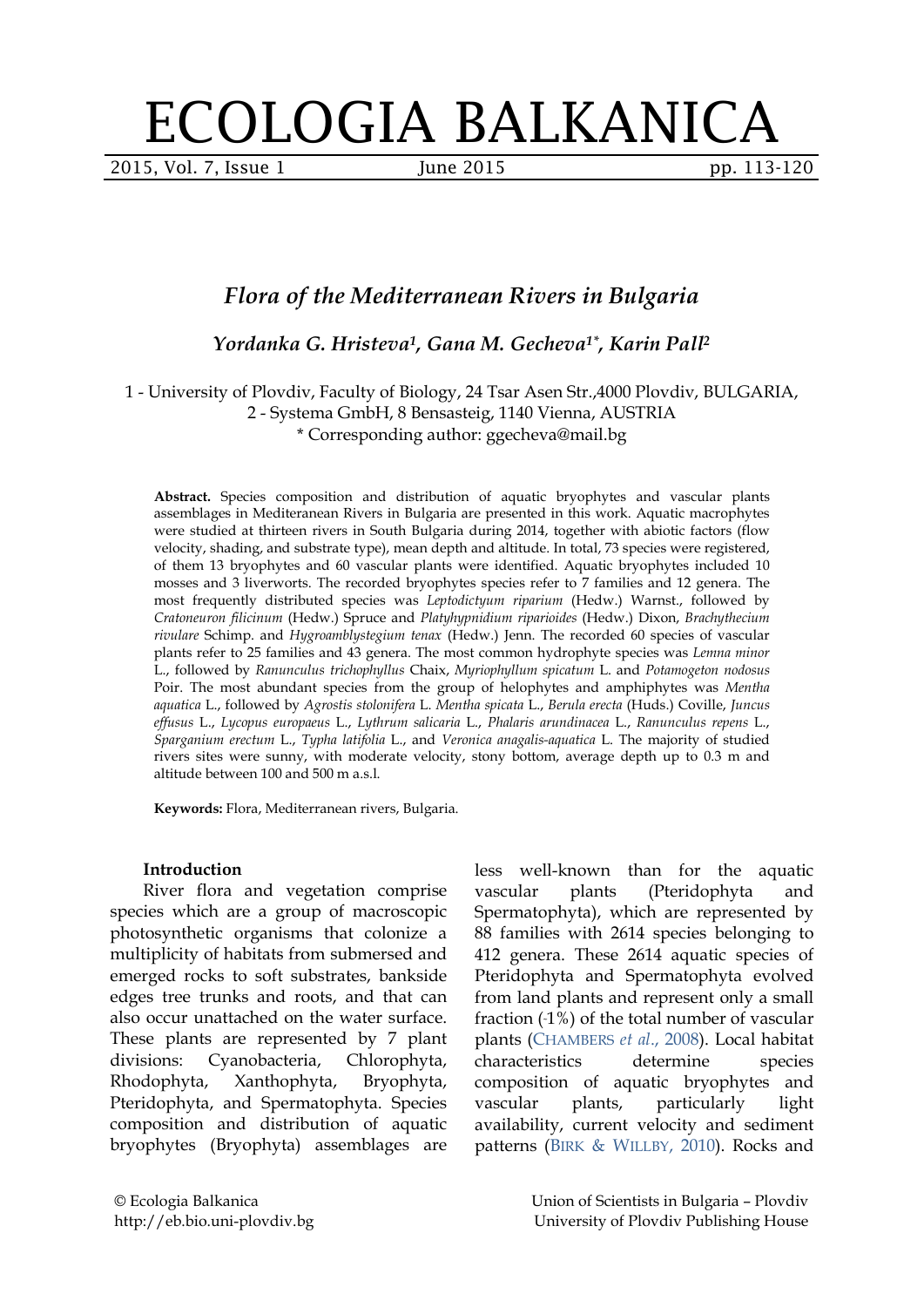hard, immobile substrates and variable flow regime are associated with bryophytes and the exclusion of vascular hydrophytes [\(SCARLETT & O'HARE, 2006\)](#page-6-0).

Bryophytes are dominants in lotic ecosystems, especially in undisturbed conditions. River bryophyte flora and vegetation in Bulgaria comprise about 94 species growing in or beside the water. According to current data on the distribution of aquatic macrophytes in Bulgaria, vascular plants (Pteridophyta and Spermatophyta) count of 345 species, belonging to 158 genera of 66 families. They comprise only 9% of the total number of vascular plants, which are 4030 species for the country (PETROVA [& VLADIMIROV, 2010\)](#page-6-1). About 68 species of aquatic vascular plants are submerged (plants that grow completely submerged under the water, with roots or root-analogues in, attached to, or closely associated with the substrate), free-floating macrophytes (plants that typically float on or under the water surface) and 277 species are emergent organisms tolerant to seasonal drought (plants that are rooted in submerged soils or soils that are periodically inundated, with foliage extending into the air). Families of highest species richness are: *Cyperaceae* (66 species), *Poaceae* (22), *Ranunculaceae* (20), *Potamogetonaceae* (17). The most species are belonged to the genera: *Carex* (29), *Potamogeton* (15), *Ranunculus* (13), *Juncus* (13), *Cyperus* (11), *Equisetum* (8) and *Oenanthe* (7).

Studies related to aquatic macrophytes are part of floristic investigation in Bulgaria. The extent and level of knowledge on river flora and vegetation in the country by the end of the 20th century were generalized and analysed by [VODENITCHAROV](#page-7-0) *et al*. [\(1993\)](#page-7-0) and [APOSTOLOVA](#page-5-2) (2007). In recent years numerous floristic reports were published identifying new fields of aquatic macrophytes in the country [\(PETROVA,](#page-6-2) 2008; [2010;](#page-6-3) [PETROVA](#page-6-0) *et al.,* 2009; [2010;](#page-6-4) [SOPOTLIEVA,](#page-6-5) [2006\)](#page-6-5). Also a new "key" for determining the species of narrow-leaved group of representatives of the genus *Potamogeton*, as well as information about their distribution was updated and two new species for

Bulgarian flora were reported – *P. obtusifolius* Mert. & W.D.J.Koch and *P. berchtoldii* Fieber [\(KIRYAKOV](#page-6-6) & [CHESHMEDJIEV, 2007\)](#page-6-6). The species composition and abundance of macrophytes in Natural Park "Vrachanski Balkan" were studied (VALCHEV [& STOEVA, 2010\)](#page-6-7), the diversity of aquatic vascular plants and conservation significance species of the macrophytes along the Danube [\(YURUKOVA,](#page-7-1)  [2002;](#page-7-1) [VALCHEV](#page-6-8) *et al*., 2006), as well as the hygrophytes and hydrophytes vegetation in some protected areas near the Danube [\(TZONEV, 2009\)](#page-6-9).

Mediterranean River typology characterised by a predictable annual cycle of flood and drought that varies in intensity according to the levels and duration of annual and interannual rainfall [\(HUGHES](#page-6-10) *et al*[., 2009\)](#page-6-10). This is the first study describing the aquatic macrophytes composition and distribution, relation to abiotic habitat factors (flow velocity, shading, substrate type), and relative abundance of species of Mediterranean Rivers in Bulgaria. Altitude and riparian vegetation were also discussed.

#### **Materials and Methods**

Aquatic macrophytes were studied in the beginning of growing season (mid May 2014) at 15 sampling sites along thirteen rivers in South Bulgaria (Fig. 1). All bryophytes and vascular plants were included in 3 groups: hydrophytes, amphiphytes (species capable of growing on land or in water), and helophytes (emergent plants, rooted under water). Species were recorded together with site descriptions (speed of the water flow, shading, substrate type, mean depth and altitude, riparian vegetation). The length of a survey site was approximately 100 m. Bryophyte samples were stored in collecting packets, determined in the laboratory according to [PETROV](#page-6-11) (1975) and [SMITH](#page-6-5) (1980, [2004\)](#page-6-12). Nomenclature accepted in GROLLE [& LONG](#page-5-3) [\(2000\)](#page-5-3) for liverworts and HILL *et al*[. \(2006\)](#page-5-4) for mosses was followed. The taxonomy of vascular plants followed Flora Europaea (TUTIN *et al*[., 1964–1980,](#page-6-13) [1993\)](#page-6-14). Macrophyte relative abundance was quantified based on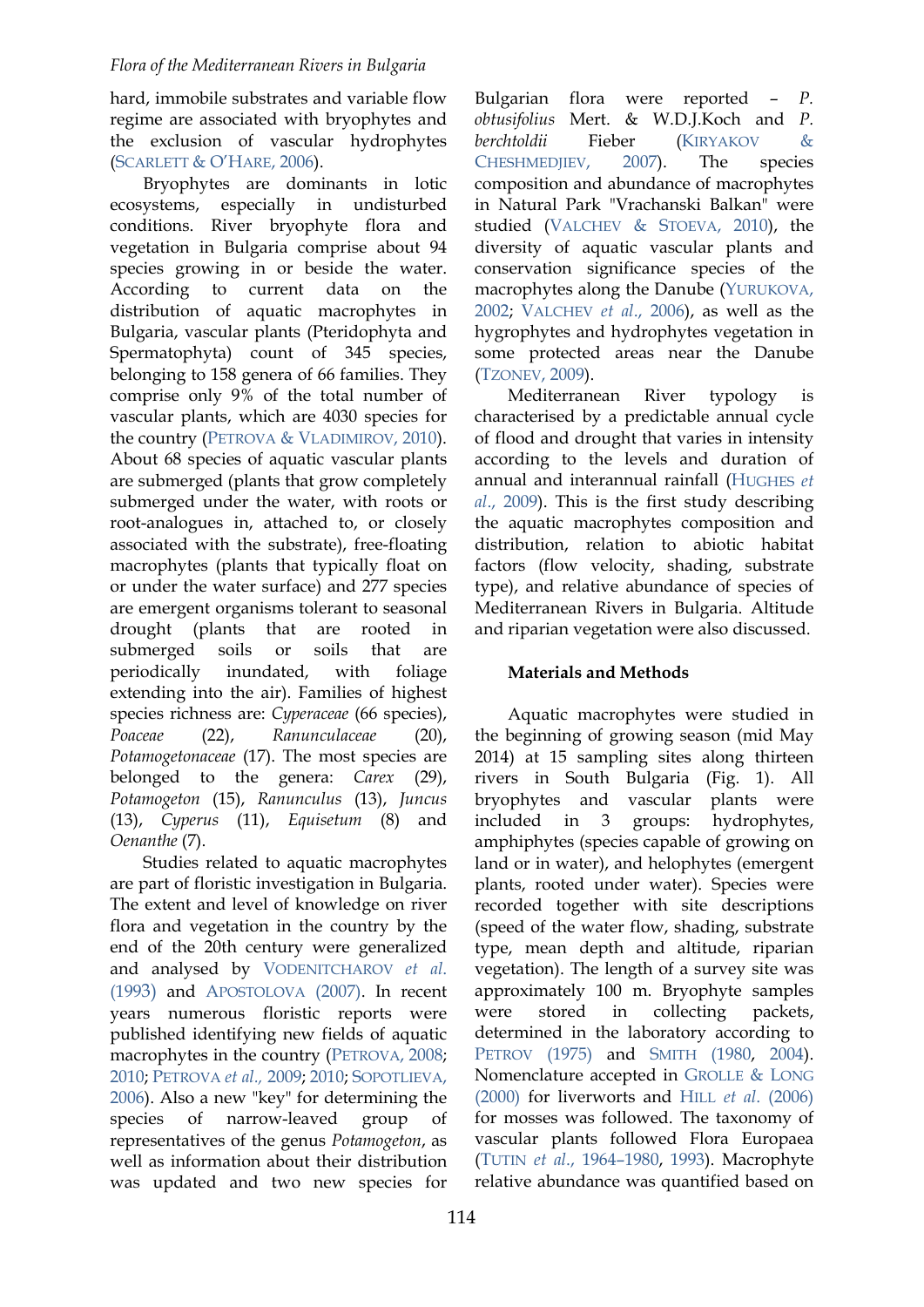percentage frequency of occurrence at 15 sampling sites.

Speed of the water flow, shading and mean depth were determined according to [SCHAUMBURG](#page-6-15) *et al*. (2004, [2006\)](#page-6-16) in a semiquantitative way using class scales, to enable a fast and easy field application. Velocity of flow was recorded via a 6-point scale:  $I = not visible$ ,  $II = barely visible$ ,  $III =$ slowly running, IV = rapidly running (current with moderate turbulences),  $V =$ rapidly running (turbulently running), VI = torrential. The substratum conditions at the

sampling site were classified in 5% steps according to an 8-point scale: % mud, % clay/loam (<0.063 mm), % sand (0.063–2.0 mm), % fine/medium gravel (2.0–6.3/6.3–20 mm), % coarse gravel (20–63 mm), % stones (63–200 mm), % boulders (>200 mm), and % organic/peat. Mean depth was noted on a 3 degree scale (I =  $0-30$  cm, II =  $30-100$  cm, III >100 cm). Shading was noted based on the 5-degree scale  $(1 = \text{completely sunny}, 2 =$ sunny,  $3$  = partly overcast,  $4$  = half-shaded,  $5$ = completely shaded) of [WÖRLEIN](#page-7-2) (1992).



**Fig 1.** Location of the studied Mediterranean rivers in Bulgaria. Sites: 1-Brezhanska, 2-Stara, 3-Dereorman, 4-Popovska, 5-Melnishka, 6-Manastirska, 7-Sokolitsa, 8-Yerusalimovska, 9- Byala, 10-Krumovitsa, 11-Biserska, 12-Perperek, 13-Varbitsa before Studen Kladenets Dam, 14-Varbitsa before Zlatograd town; MD-Macrophyte depopulation: Varbitsa–Krilatitsa bridge.

#### **Results and Discussion**

*Taxonomic composition*

The list of aquatic bryophytes (Bryophyta) and vascular plants (Pteridophyta and Spermatophyta) were presented (Table 1). In total, 73 species were observed, of which 13 were bryophytes, registered at 9 sites. Aquatic vascular plant determined patterns of distribution at 14 sites, where 60 species were registered including 8 hydrophytes and 52 helophytes and amphiphytes. Macrophyte depopulation was assessed at 1 site. Aquatic bryophytes include 10 mosses and 3 liverworts. The recorded bryophytes species referred to 7 families and 12 genera. The most frequently distributed bryophyte was *Leptodictyum riparium* (at 7 sites, relative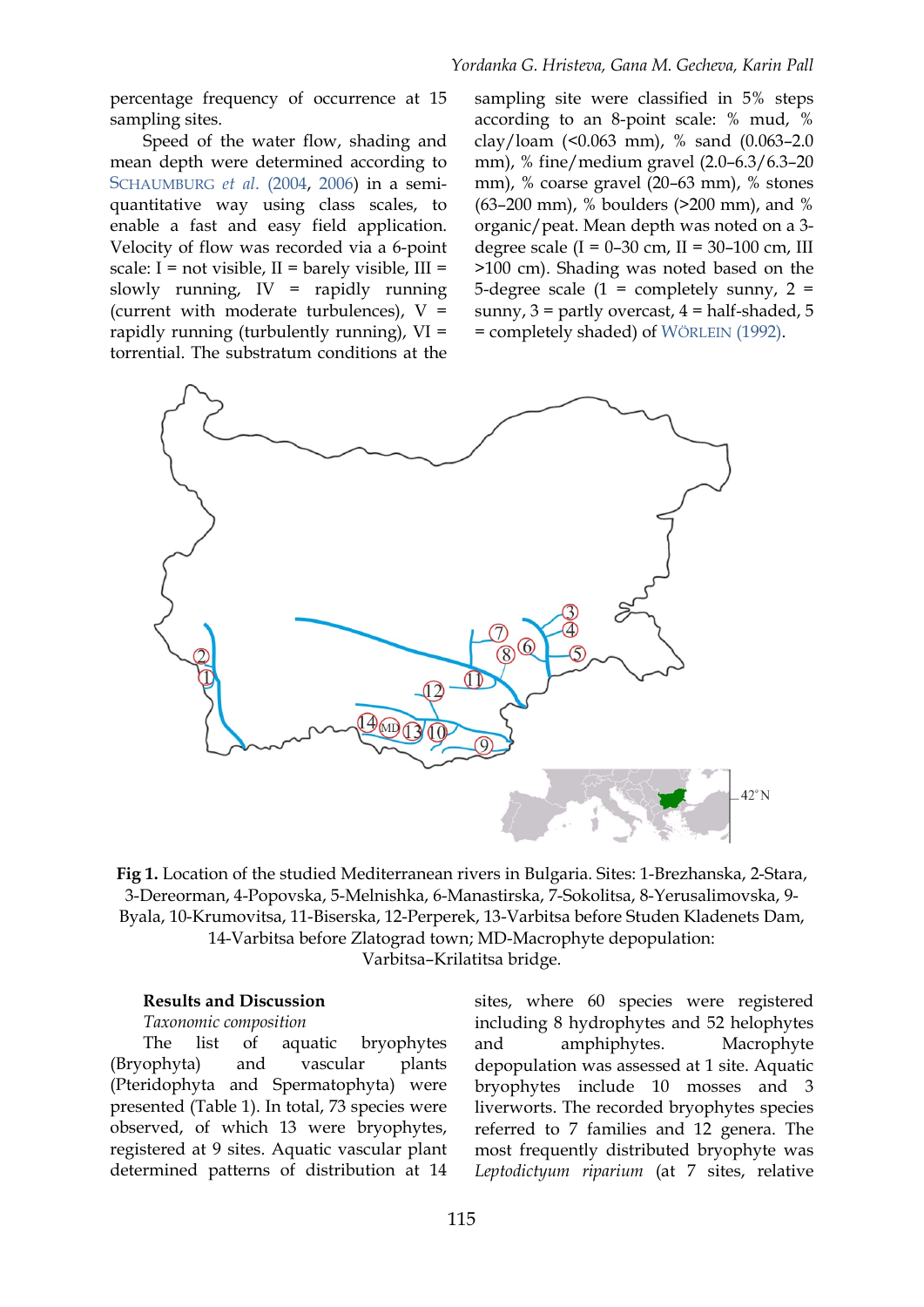#### *Flora of the Mediterranean Rivers in Bulgaria*

abundance 47%), followed by *Cratoneuron filicinum*, *Platyhypnidium riparioides* (at 4 sites, relative abundance 27%), *Brachythecium rivulare* and *Hygroamblystegium tenax* (at 3 sites, relative abundance 20%). Vascular plants referred to 25 families and 43 genera. The most common hydrophyte was *Lemna minor* L. (at 5 site, relative abundance 33%), followed by *Ranunculus trichophyllus* (at 4 site, relative abundance near 27%), *Myriophyllum spicatum* and *Potamogeton nodosus* (at 3 site, relative abundance 20%). The most abundant species from the group of helophytes and amphiphytes was *Mentha aquatica* (at 8 site, relative abundance 53%), followed by *Agrostis stolonifera* and *Mentha spicata* (at 7 site, relative abundance near 47%), *Berula erecta*, *Juncus effusus*, *Lycopus europaeus*, *Lythrum salicaria*, *Phalaris arundinacea*, *Ranunculus repens*, *Sparganium erectum*, *Typha latifolia*, *Veronica anagalisaquatica* (at 6 site, relative abundance 40%).

Two species were critically endangered: hydrophyte *Groenlandia densa* and helophyte *Myricaria germanica* [\(DIMITROVA, 2012;](#page-5-5) [GUSSEV, 2012;](#page-5-6) PETROVA & [VLADIMIROV,](#page-6-2) [2009\)](#page-6-2).

Almost 65% of the 19 most frequent species for the common Mediterranean rivers type [\(AGUIAR](#page-5-7) *et al*., 2014) were registered at studied Bulgarian rivers.

| <b>Species</b>                           | Number<br>of        | Relative                    |
|------------------------------------------|---------------------|-----------------------------|
| <b>Bryophytes</b>                        | registered<br>sites | abundance,<br>$\frac{0}{0}$ |
| Amblystegium humile (P. Beauv.) Crundw.  | 1                   | 6.7                         |
| Aneura pinguis (L.) Dumort.              | $\mathbf{1}$        | 6.7                         |
| Brachythecium rivulare Schimp.           | 3                   | 20                          |
| Brachythecium rutabulum (Hedw.) Schimp.  | $\mathbf{1}$        | 6.7                         |
| Bryum pallens Sw. ex anon.               | $\mathbf{1}$        | 6.7                         |
| Cratoneuron filicinum (Hedw.) Spruce     | 4                   | 26.7                        |
| Eurhynchium swartzii (Turner) Curn.      | $\mathbf{1}$        | 6.7                         |
| Fontinalis hypnoides C.Hartm.            | 1                   | 6.7                         |
| Hygroamblystegium tenax (Hedw.) Jenn.    | 3                   | 20                          |
| Leptodictyum riparium (Hedw.) Warnst.    | 7                   | 46.7                        |
| Marchantia polymorpha L.                 | 1                   | 6.7                         |
| Pellia endiviifolia (Dicks.) Dumort.     | $\overline{2}$      | 13.3                        |
| Platyhypnidium riparioides (Hedw.) Dixon | $\overline{4}$      | 26.7                        |
| Vascular plants                          |                     |                             |
| Hydrophytes                              |                     |                             |
| Callitriche platycarpa Kütz.             | $\mathbf{1}$        | 6.7                         |
| Groenlandia densa (L.) Fourr.            | $\mathbf{1}$        | 6.7                         |
| Lemna minor L.                           | 5                   | 33.3                        |
| Myriophyllum spicatum L.                 | 3                   | 20                          |
| Potamogeton pusillus L.                  | $\mathbf{1}$        | 6.7                         |
| Potamogeton crispus L.                   | $\overline{2}$      | 13.3                        |
| Potamogeton nodosus Poir.                | 3                   | 20                          |
| Ranunculus trichophyllus Chaix           | 4                   | 26.7                        |
| Helophytes & Amphiphytes                 |                     |                             |
| Agrostis stolonifera L.                  | 7                   | 46.7                        |
| Alisma lanceolatum With.                 | 3                   | 20                          |
| Berula erecta (Huds.) Coville            | 6                   | 40                          |
| Cardamine amara L.                       | 1                   | 6.7                         |

**Table 1**. List of registered bryophytes and vascular plants.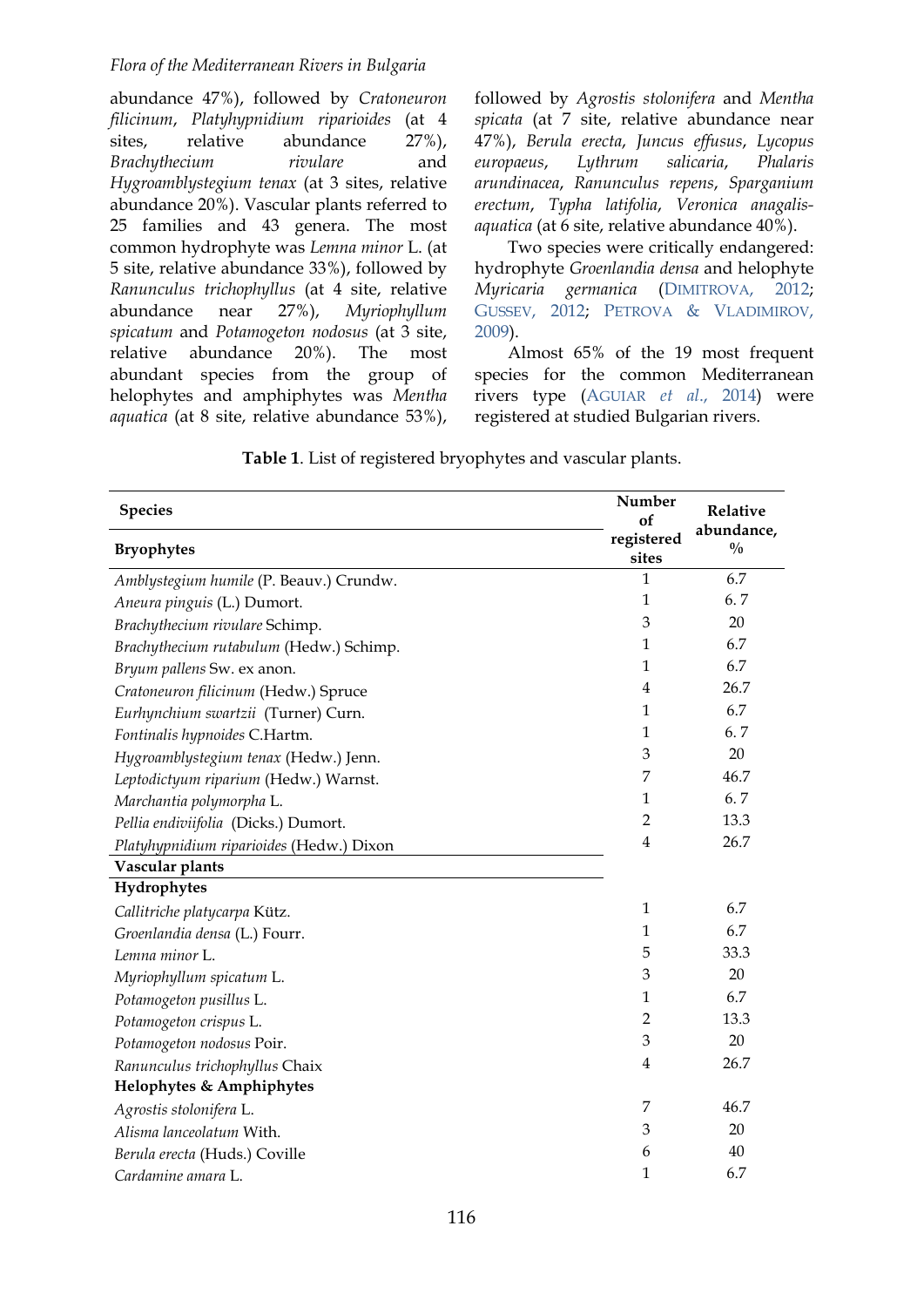| Carex pseudocyperus L.                             | $\overline{2}$ | 13.3   |
|----------------------------------------------------|----------------|--------|
| Carex remota L.                                    | $\mathbf{1}$   | 6.7    |
| Carex riparia Curtis                               | $\overline{4}$ | 26.7   |
| Carex vulpina L.                                   | $\mathbf{1}$   | 6.7    |
| Cyperus longus L.                                  | $\overline{2}$ | 13.3   |
| Echinochloa crus-galli (L.) P.Beauv.               | $\overline{2}$ | 13.3   |
| Eleocharis palustris (L.) Roem. & Schult.          | $\mathbf{1}$   | 6.7    |
| Equisetum arvense L.                               | $\overline{4}$ | 26.7   |
| Equisetum palustre L.                              | $\mathfrak{Z}$ | 20     |
| Galium uliginosum L.                               | $\overline{2}$ | 13.3   |
| Glyceria fluitans (L.) R. Br.                      | $\mathbf{1}$   | 6.7    |
| Glyceria maxima (Hartm.) Holmb.                    | $\mathbf{1}$   | 6.7    |
| Juncus articulatus L.                              | $\mathbf{1}$   | 6.7    |
| Juncus effusus L.                                  | 6              | 40     |
| Lycopus europaeus L.                               | 6              | $40\,$ |
| Lycopus exaltatus L.f.                             | $\overline{2}$ | 13.3   |
| Lysimachia nummularia L.                           | $\overline{4}$ | 26.7   |
| Lythrum salicaria L.                               | 6              | 40     |
| Mentha aquatica L.                                 | 8              | 53.3   |
| Mentha spicata L.                                  | 7              | 46.7   |
| Myosotis palustris (L.) Nath.                      | $\mathbf{1}$   | 6.7    |
| Myosoton aquaticum (L.) Moench                     | $\mathbf{1}$   | 6.7    |
| Myricaria germanica (L.) Desv.                     | $\mathbf{1}$   | 6.7    |
| Nasturtium officinale R.Br.                        | $\mathfrak{Z}$ | 20     |
| Oenanthe aquatica (L.) Poir.                       | $\mathbf{1}$   | 6.7    |
| Paspalum paspalodes (Michx.) Scribn.               | 3              | 20     |
| Persicaria lapathifolia (L.) Delarbre              | $\mathbf{1}$   | 6.7    |
| Persicaria maculosa Gray                           | $\mathbf{1}$   | 6.7    |
| Petasites hybridus (L.) P.Gaertn. B.Mey. & Scherb. | 2              | 13.3   |
| Phalaris arundinacea L.                            | 6              | $40\,$ |
| Phragmites australis (Cav.) Trin. ex Steud.        | $\mathbf{1}$   | 6.7    |
| Plantago lanceolata L.                             | $\mathbf{1}$   | 6.7    |
| Polygonum hydropiper L.                            | $\mathbf{1}$   | 6.7    |
| Polygonum mite Schrank                             | $\mathbf{1}$   | 6.7    |
| Ranunculus muricatus L.                            | $\mathbf{1}$   | 6.7    |
| Ranunculus repens L.                               | 6              | 40     |
| Rorippa sylvestris (L.) Besser                     | 3              | 20     |
| Rumex aquaticus L.                                 | $\mathbf{1}$   | 6.7    |
| Rumex crispus L.                                   | $\mathbf{1}$   | 6.7    |
| Scirpus lacustris L.                               | 3              | 20     |
| Solanum dulcamara L.                               | $\mathbf{1}$   | 6.7    |
| Sparganium erectum L.                              | 6              | 40     |
| Stellaria nemorum L.                               | 1              | 6.7    |
| Typha angustifolia L.                              | $\overline{2}$ | 13.3   |
| Typha latifolia L.                                 | 6              | 40     |
| Veronica anagalis-aquatica L.                      | 6              | 40     |
| Veronica catenata Pennell                          | $\overline{2}$ | 13.3   |
| Veronica beccabunga L.                             | 3              | 20     |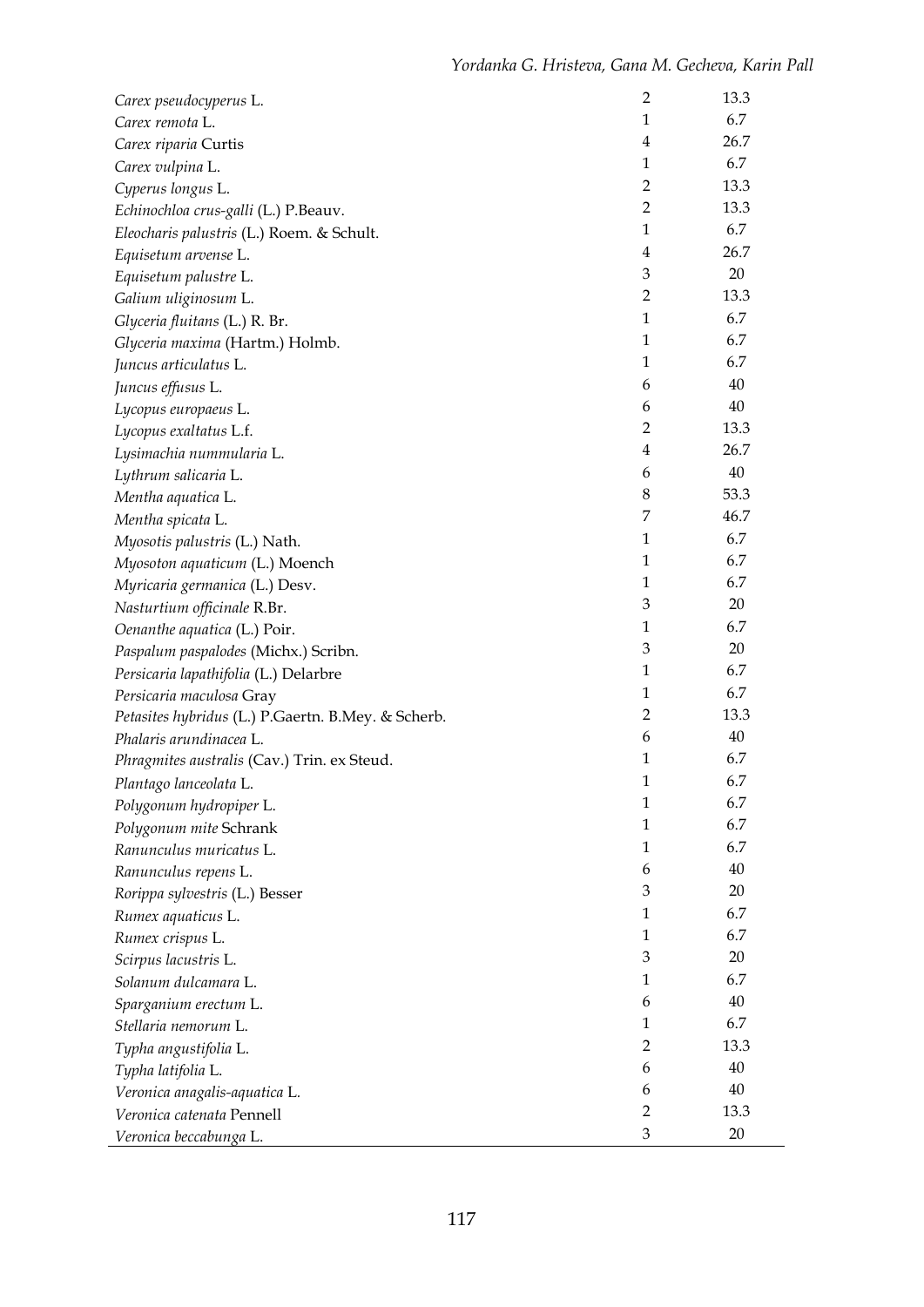*Flora of the Mediterranean Rivers in Bulgaria*

#### *Site characteristics*

The majority of the studied Mediterranean Rivers were sunny, with moderate flow velocity and coarse bottom and average depth up to 0.3 m. The altitude of the rivers was between 100 and 500 m and the vegetation along the riverside was dominated by forests and agricultural areas. The site along Varbitsa River, near Krilatitsa village, assessed in macrophyte depopulation was characterized with rapidly running water and substrate was presented by sand and gravel. Thus, it was assumed that natural site characteristics accounted for the depopulation.

#### **Conclusions**

Seventy-three species were registered in studied 13 highly seasonal rivers in Bulgaria during 2014; among them were recorded 65% of the most frequent species for the common Mediterranean rivers type. Macrophyte flora at these small and medium streams was represented by both bryophytes and vascular plants. The most distributed bryophyte was *Leptodictyum riparium*, while *Lemna minor* was the most common hydrophyte. The most frequent bank species was *Mentha aquatica*. Based on this first preliminary study of Mediterranean rivers in Bulgaria, it could be summarized that species-rich macrophyte communities were recorded.

#### **Acknowledgements**

The research is a part of the project: "Intercalibration of the methods for analysis of biological quality elements (BQE) for the types of surface waters on the territory of Bulgaria, corresponding to common European types in the Geographical intercalibration groups" led by DICON-UBA (Dicon Group Ltd and the Austrian Environmental Agency - Umweltbundesamt Austria); Team leader: Dr. Robert Konecny; funded by Ministry of Environment and Waters, Bulgaria.

#### **References**

<span id="page-5-7"></span>AGUIAR F., P. SEGURADO, G. URBANIČ, J. CAMBRA, C. CHAUVIN, S. CIADAMIDARO, G. DÖRFLINGER, J. FERREIRA, M. GERM, P. MANOLAKI, M. MINCIARDI, A. MUNNÉ, E. PAPASTERGIADOU, M. FERREIRA. 2014. Comparability of river quality assessment using macrophytes: A multi-step procedure to overcome biogeographical differences. - *Science of the Total Environment*, 476–477: 757– 767.

DOI[:10.1016/j.scitotenv.2013.10.021](http://dx.doi.org/10.1016/j.scitotenv.2013.10.021)

- <span id="page-5-2"></span>APOSTOLOVA I. 2007. Vegetation of Non-Lotic Bulgarian Wetlands. – In: Michev T.M., M.P. Stoyneva. (Eds): *Inventory of Bulgarian Wetlands and their Biodiversity. PART 1. Non-lotic Wetlands.* Sofia. Elsi-M, pp. 177-178.
- <span id="page-5-1"></span>BIRK S., N. WILLBY. 2010. Towards harmonization of ecological quality classification: establishing common grounds in European macrophyte assessment for rivers. - *Hydrobiologia*, 652(1): 149–163. DOI[:10.1007/s10750-010-0327-3.](http://dx.doi.org/10.1007/s10750-010-0327-3)
- <span id="page-5-0"></span>CHAMBERS P.A., P. LACOUL, K.J. MURPHY, S.M. THOMAZ. 2008. Global diversity of aquatic macrophytes in freshwater. - *Hydrobiologia*, 595(1): 9-26. DOI[:10.1007/978-1-4020-8259-7\\_2.](http://dx.doi.org/10.1007/978-1-4020-8259-7_2)
- <span id="page-5-5"></span>DIMITROVA D. 2012. *Groenlandia densa* (L.) Fourr. - In: Peev D. (Ed.), *Red Data Book of the Republic of Bulgaria.* Vol. 1. Plants and Fungi. Available at: [\[http://e-](http://e-ecodb.bas.bg/rdb/bg/vol1/)

[ecodb.bas.bg/rdb/bg/vol1/\]](http://e-ecodb.bas.bg/rdb/bg/vol1/)

<span id="page-5-3"></span>GROLLE R., D.G. LONG. 2000. An annotated check-list of the Hepaticae and Anthocerotae of Europe and Macaronesia. - *Journal of Bryology*, 22: 103–140.

DOI[:10.1179/jbr.2000.22.2.103.](http://dx.doi.org/10.1179/jbr.2000.22.2.103)

<span id="page-5-6"></span>GUSSEV CH. 2012. *Myricaria germanica* (L.) Desv. - In: Peev D. (Ed.), *Red Data Book of the Republic of Bulgaria.* Vol. 1. Plants and Fungi. Available at: [\[http://e-](http://e-ecodb.bas.bg/rdb/bg/vol1/)

[ecodb.bas.bg/rdb/bg/vol1/\]](http://e-ecodb.bas.bg/rdb/bg/vol1/)

<span id="page-5-4"></span>HILL M.O., N. BELL, M.A. BRUGGEMAN-NANNENGA, M. BRUGUÉS, M.J. CANO, J. ENROTH, K.I. FLATBERG, J.-P. FRAHM,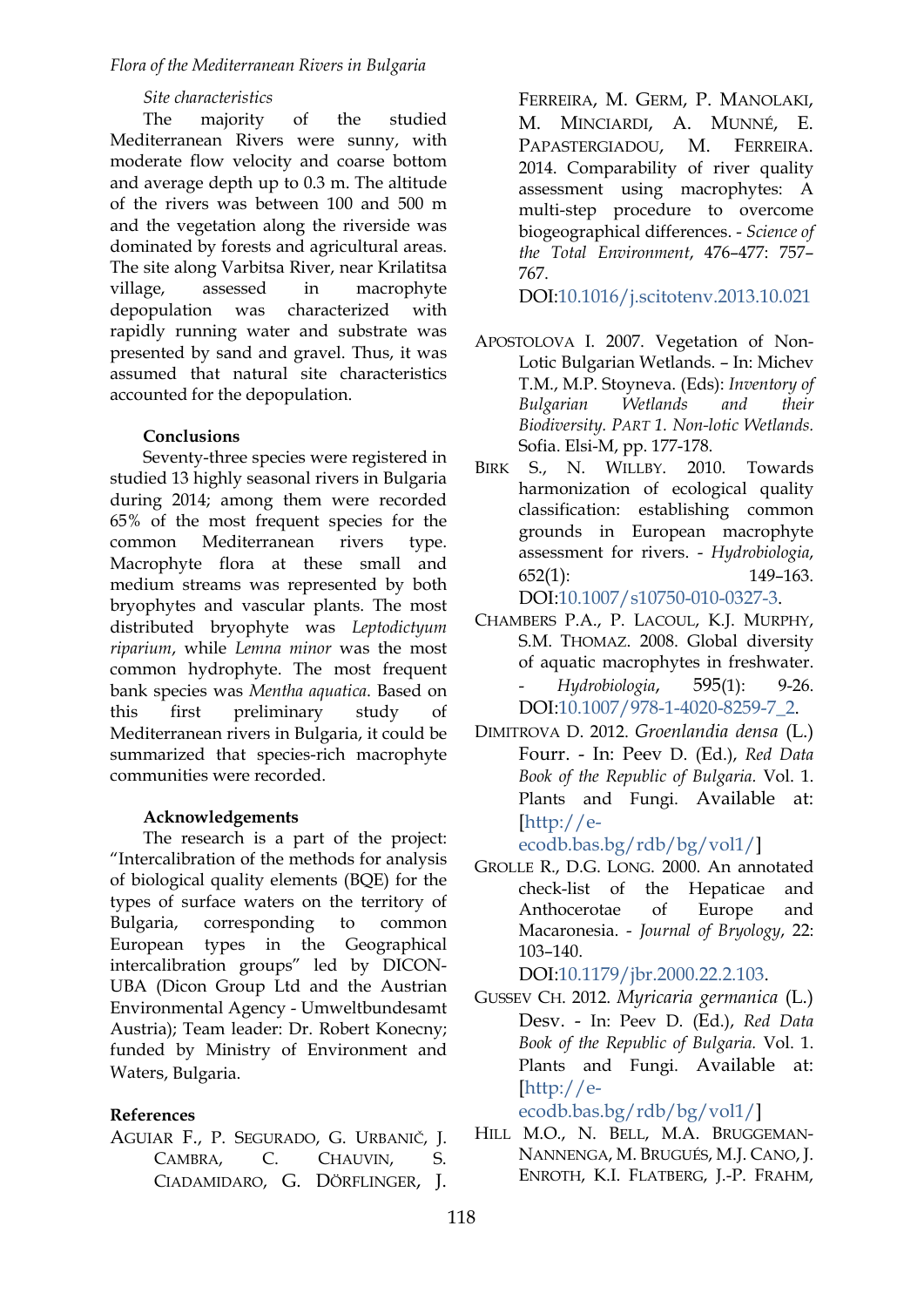M.T. GALLEGO, R. GARILLETI, J. GUERRA, L. HEDENÄS, D.T. HOLYOAK, J. HYVÖNEN, M.S. IGNATOV, F. LARA, V. MAZIMPAKA, J. MUÑOZ, L. SÖDERSTRÖM. 2006. An annotated checklist of the mosses of Europe and Macaronesia. - *Journal of Bryology*, 28 (3): 198–267.

#### DOI[:10.1179/174328206X119998.](http://dx.doi.org/10.1179/174328206X119998)

<span id="page-6-10"></span>HUGHES S., J. SANTOS, M. FERREIRA, R. CARACA, A. MENDES. 2009. Ecological assessment of an intermittent Mediterranean river using community structure and function: evaluating the role of different organism groups. - *Freshwater Biology,* 54: 2383–2400. DOI[:10.1111/j.1365-](http://dx.doi.org/10.1111/j.1365-2427.2009.02253.x)

[2427.2009.02253.x.](http://dx.doi.org/10.1111/j.1365-2427.2009.02253.x)

- <span id="page-6-6"></span>KIRYAKOV I.K., I.V. CHESHMEDJIEV. 2007. Narrow-leaved representatives of the genus *Potamogeton* L. *Scientific Studies, Biologie, Plantarum*, 40: 65-78 (in Bulgarian).
- <span id="page-6-11"></span>PETROV S. 1975. *Bryophyta Bulgarica*. *Clavis Diagnostica*. Sofia. BAN. 536 p. (in Bulgarian).
- <span id="page-6-2"></span>PETROVA A. 2008. New floristic records in the Balkans: 7. - *Phytologia Balcanica*, 14(1): 141.
- <span id="page-6-3"></span>PETROVA A. 2010. New floristic records in the Balkans: 13. - *Phytologia Balcanica*, 16(1): 155-156.
- PETROVA A., V. VLADIMIROV (Eds). 2009 Red List of Bulgarian vascular plants. – *Phytologia Balcanica*, 15(1): 63-94.
- <span id="page-6-1"></span>PETROVA A., V. VLADIMIROV. 2010. Balkan endemics in the Bulgarian flora. – *Phytologia Balcanica*, 16(2): 293-311.
- <span id="page-6-0"></span>PETROVA A., G. TRIFONOV, D. VENKOVA, M. IVANOVA. 2009. New floristic records in the Balkans: 10. - *Phytologia Balcanica*, 15(1): 130.
- <span id="page-6-4"></span>PETROVA A., R. VASSILEV, B. ASSYOV. 2010. New floristic records in the Balkans: 14. - *Phytologia Balcanica*, 16(3): 429- 430.
- SCARLETT P., M. O'HARE. 2006. Community structure of in-stream bryophytes in English and Welsh rivers. – *Hydrobiologia,* 553: 143–152. DOI[:10.1007/s10750-005-1078-4.](http://dx.doi.org/10.1007/s10750-005-1078-4)
- <span id="page-6-16"></span>SCHAUMBURG J., C. SCHRANZ, D. STELZER, G. HOFMANN, A. GUTOWSKI, J. FOERSTER. 2006. *Instruction Protocol for the Ecological Assessment of Running Waters for Implementation of the EC Water Framework Directive: Macrophytes and Phytobenthos*. Munich. Bavarian Environment Agency.
- <span id="page-6-15"></span>SCHAUMBURG J., C. SCHRANZ, J. FOERSTER, A. GUTOWSKI, G. HOFMANN, P. MEILINGER, S. SCHNEIDER, U. SCHMEDTJE. 2004. Ecological classification of macrophytes and phytobenthos for rivers in Germany according to the Water Framework Directive. – *Limnology*, 34: 283–301. DOI[:10.1016/S0075-9511\(04\)80002-1.](http://dx.doi.org/10.1016/S0075-9511(04)80002-1)
- <span id="page-6-5"></span>SOPOTLIEVA D. 2006. New floristic records in the Balkans: 3. - *Phytologia Balcanica*, 12(3): 427.
- SMITH A.J.E. 1980. *The Moss Flora of Britain and Ireland*. Cambridge. Cambridge University Press.
- <span id="page-6-12"></span>SMITH A.J.E. 2004. *The Moss Flora of Britain and Ireland*. Cambridge. Cambridge University Press.
- <span id="page-6-13"></span>TUTIN T.G., N.A. BURGES, A.O. CHATER, J.R. EDMONDSON, V.H. HEYWOOD, D.M. MOORE, D.H. VALENTINE, S.M. WALTERS, D.A. WEBB. 1964–1980. *Flora Europaea*. Vol. І–V. Cambridge. Cambridge University Press.
- <span id="page-6-14"></span>TUTIN T.G., N.A. BURGES, A.O. CHATER, J.R. EDMONDSON, V.H. HEYWOOD, D.M. MOORE, D.H. VALENTINE, S.M. WALTERS, D.A. WEBB. 1993. *Flora Europaea*. Vol. І, 2nd ed. Cambridge. Cambridge University Press.
- <span id="page-6-9"></span>TZONEV R. 2009. Plant communities, habitats and ecological changes in the vegetation on the territory of three protected areas along the Danube River. – In: Ivanova D. (Ed.): *Proceedings of the Fourth Balkan Botanical Congress.* Sofia, 2006*.* Publishing House Bulgarian Academy of Sciences, pp. 321-331.
- <span id="page-6-8"></span><span id="page-6-7"></span>VALCHEV V., D. STOEVA. 2010. Study of aquatic macrophytes in the wetlands on the territory of Vrachanski Balkan Nature Park. - *Zbornik Matice srpske za prirodne nauke*, 119: 77-87.